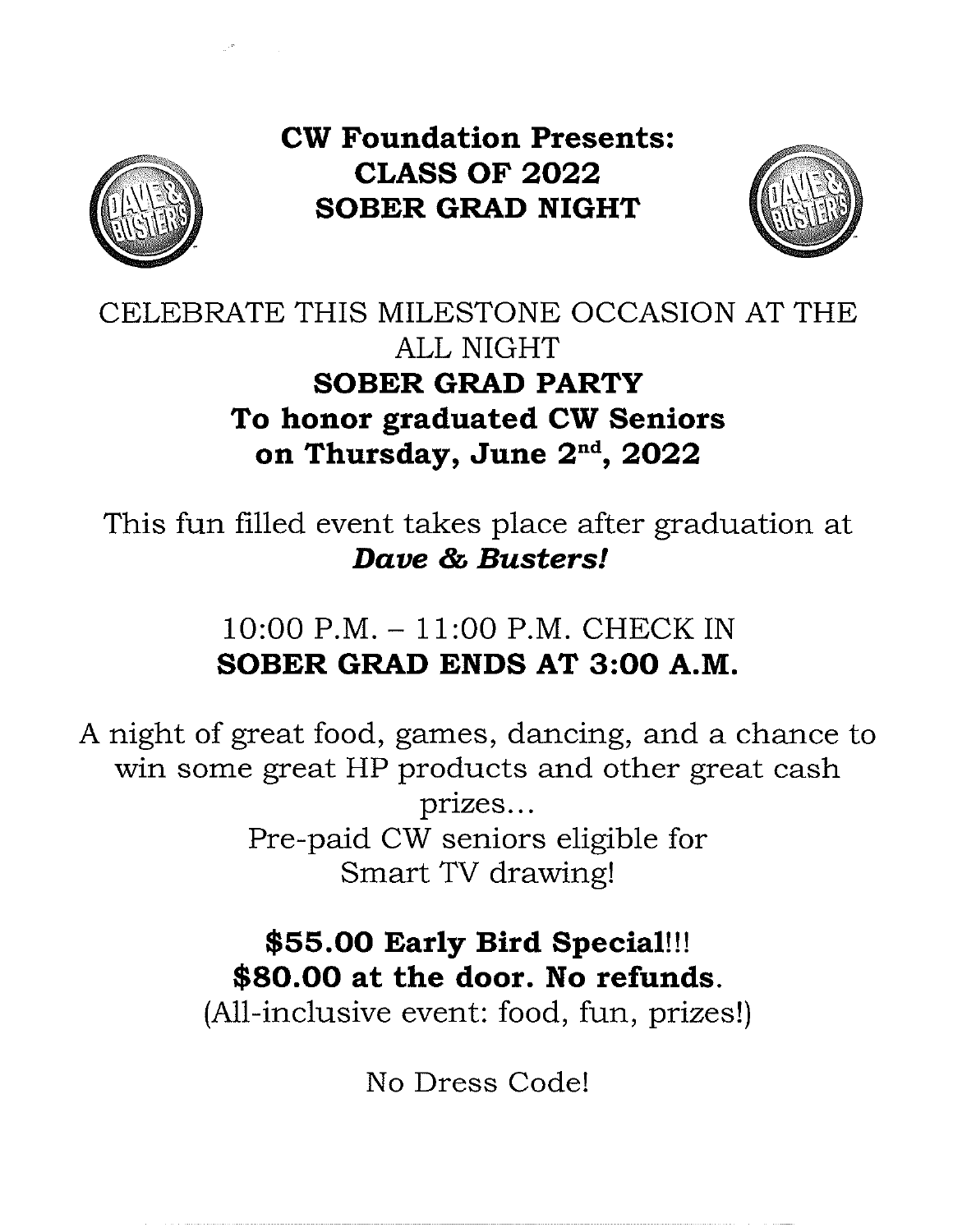I am signing up for Sober Grad. I understand it is organized and run by Parent Volunteers and sponsored by community donations. *I also understand it is a Drug and Alcohol-Free event.* My parents and I understand and agree I will be at Sober Grad until 3:00 a.m. I plan to attend and have a great time and abide by the rules.

Parents please encourage your student to attend Sober Grad. The graduates will have a great time with their class as they enjoy all the great food and activities. They will also have the opportunity to win cash and prizes throughout the evening!

#### **Participation in Sober Grad Activity is voluntary. Please fill out the Parental Permission, Waiver, and Hold Harmless form below and turn it in with payment to the CW Main Office. Please make checks payable to CLOVIS WEST SOBER GRAD.**

### **PARENTAL PERMISSION, WAIVER, AND HOLD HARMLESS**

Student's Name \_\_\_\_\_\_\_\_\_\_\_\_\_\_\_\_\_\_\_\_\_\_ has my permission to participate in the following activity: Sober Grad Night. **Your child agrees not to leave Sober Grad without a phone call to you and permission from a parent at Sober Grad. This includes students of age 18 or older.** 

I fully understand that all students participating in Sober Grad Night are to abide by all rules and regulations governing conduct during the activity. On behalf of myself and my child, agents, heirs, and successors, I agree to waive all claims, causes of actions, actions, liabilities, and costs against the Sober Grad Committee and Clovis Unified School District (District) and its governing board and members thereof, officers, employees, agents, and volunteers and hold the Sober Grad Committee and the District and its governing board and members thereof, officers, employees, agents, and volunteers harmless from any liability, costs, claims, causes of action, or actions which may arise out of or in connection with my child's participation in the aforementioned activity.

**DISCLAIMER:** The above-described activity is organized by Clovis West parents. Clovis West Foundation (Foundation West) and Clovis Unified School District and its governing board and members thereof, officers, employees, and agents are not responsible or liable for any injuries, losses, damages, costs, or other liabilities that may result from, arise out of, be connected with, or relate to the above-described activity, and shall not be responsible or liable for any injuries, losses, damages, costs or other liabilities that are caused by or sustained by any attendees or participants while traveling to or from, participating or attending, or doing any act relating to or connected with the above described activity.